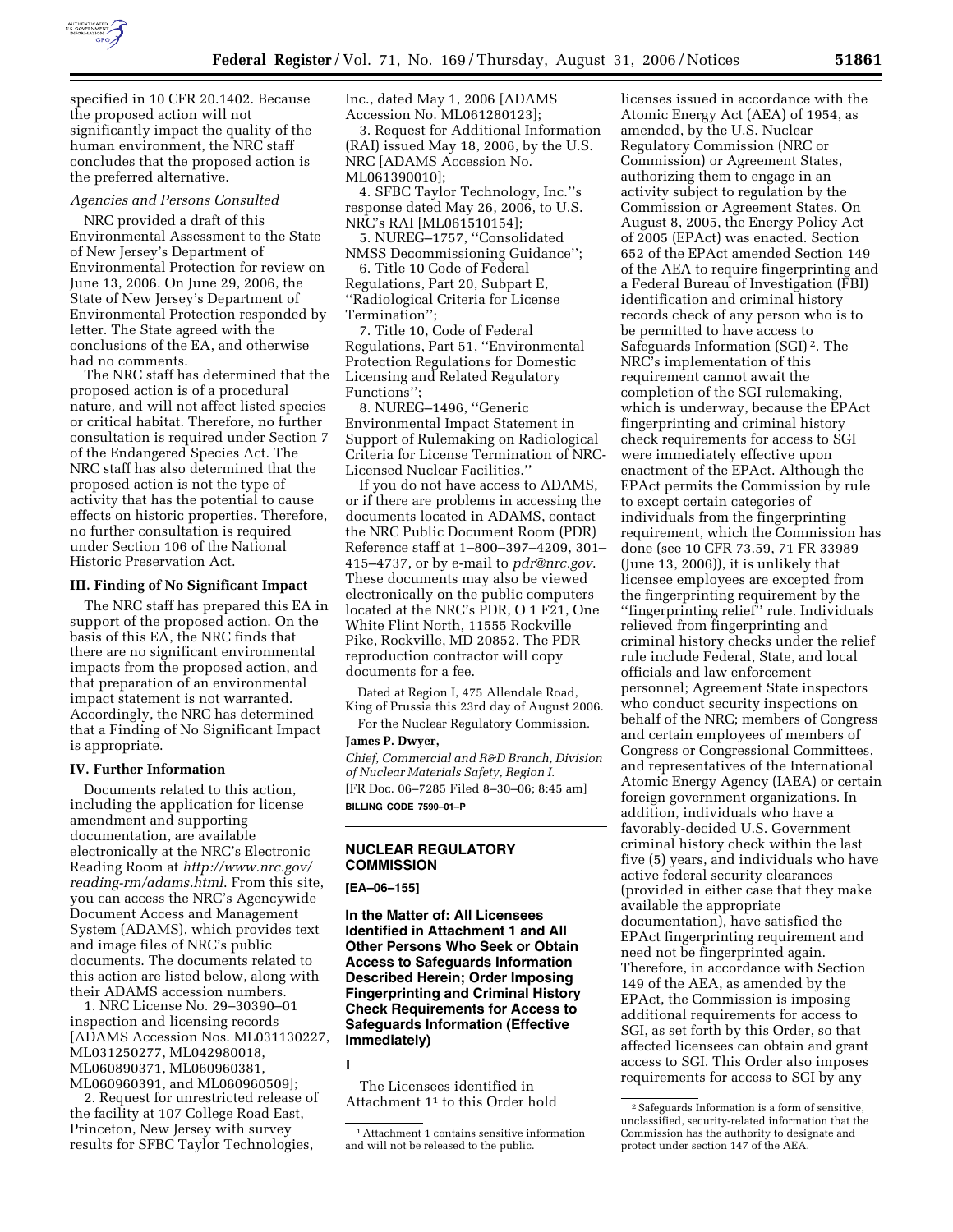person 3, from any person, whether or not a Licensee, Applicant, or Certificate Holder of the Commission or Agreement States.

Subsequent to the terrorist events of September 11, 2001, the NRC issued Orders requiring certain entities to implement Additional Security Measures (ASM) or Compensatory Measures (CM) for certain radioactive materials. The requirements imposed by these Orders, and certain measures licensees have developed to comply with the Orders, were designated by the NRC as SGI. For some materials licensees, the storage and handling requirements for the SGI have been modified from the existing 10 CFR part 73 SGI requirements for reactors and fuel cycle facilities that require a higher level of protection; such SGI is designated as Safeguards Information— Modified Handling (SGI–M). However, the information subject to the SGI–M handling and protection requirements is SGI, and licensees and other persons who seek or obtain access to such SGI are subject to this Order.

### **II**

The Commission has broad statutory authority to protect and prohibit the unauthorized disclosure of SGI. Section 147 of the AEA grants the Commission explicit authority to issue such Orders as necessary to prohibit the unauthorized disclosure of SGI. Furthermore, Section 652 of the EPAct amended Section 149 of the AEA to require fingerprinting and an FBI identification and a criminal history records check of each individual who seeks access to SGI. In addition, as required by existing Orders, which remain in effect, no person may have access to SGI unless the person has an established need-to-know and satisfies the trustworthy and reliability requirements of those Orders.

In order to provide assurance that the Licensees identified in Attachment 1 are implementing appropriate measures to comply with the fingerprinting and criminal history check requirements for access to SGI, all Licensees identified in Attachment 1 shall implement the

requirements of this Order. In addition, pursuant to 10 CFR 2.202, I find that in light of the common defense and security matters identified above, which warrant the issuance of this Order, the public health, safety and interest require that this Order be effective immediately.

#### **III**

Accordingly, pursuant to Sections 81, 147, 149, 161b, 161i, 161o, 182 and 186 of the Atomic Energy Act of 1954, as amended, and the Commission's regulations in 10 CFR 2.202, 10 CFR parts 30 and 73, *it is hereby ordered*, effective immediately, that all licensees identified in attachment 1 to this order and all other persons who seek or obtain access to safeguards information, as described above, shall comply with the requirements set forth in this order.

A. 1. No person may have access to Safeguards Information unless that person has a need-to-know the SGI, has been fingerprinted or who has a favorably-decided FBI identification and criminal history records check, and satisfies all other applicable requirements for access to SGI. Fingerprinting and the FBI identification and criminal history records check are not required, however, for any person who is relieved from that requirement by 10 CFR 73.59 (71 FR 33989 (June 13, 2006)), or who has a favorably-decided U.S. Government criminal history check within the last five (5) years, or who has an active federal security clearance, provided in either case that the appropriate documentation is made available to the Licensee's NRCapproved reviewing official.

2. No person may have access to any Safeguards Information if the NRC has determined, based on fingerprinting and an FBI identification and criminal history records check, that the person may not have access to SGI.

B. No person may provide SGI to any other person except in accordance with Condition III.A. above. Prior to providing SGI to any person, a copy of this Order shall be provided to that person.

C. All Licensees identified in Attachment 1 to this Order shall comply with the following requirements:

1. The Licensee shall, within twenty (20) days of the date of this Order, establish and maintain a fingerprinting program that meets the requirements of Attachment 2 to this Order.

2. The Licensee shall, within twenty (20) days of the date of this Order, submit the fingerprints of one (1) individual who currently has access to SGI in accordance with the previouslyissued NRC Orders, who continues to

need access to Safeguards Information, and who the Licensee nominates as the ''reviewing official'' for determining access to SGI by other individuals. The NRC will determine whether this individual (or any subsequent reviewing official) may have access to SGI and, therefore, will be permitted to serve as the Licensee's reviewing official.4 The Licensee may, at the same time or later, submit the fingerprints of other individuals to whom the Licensee seeks to grant access to SGI. Fingerprints shall be submitted and reviewed in accordance with the procedures described in Attachment 2 of this Order.

3. The Licensee may allow any individual who currently has access to SGI in accordance with the previouslyissued NRC Orders to continue to have access to previously-designated SGI without being fingerprinted, pending a decision by the NRC-approved reviewing official (based on fingerprinting, an FBI criminal history records check and a trustworthy and reliability determination) that the individual may continue to have access to SGI. The Licensee shall make determinations on continued access to SGI by November 20, 2006, in part on the results of the fingerprinting and criminal history check, for those individuals that were previously granted access to SGI before the issuance of this Order.

4. The Licensee shall, in writing, within twenty (20) days of the date of this Order, notify the Commission, (1) if it is unable to comply with any of the requirements described in the Order, including Attachment 2, or (2) if compliance with any of the requirements is unnecessary in its specific circumstances. The notification shall provide the Licensee's justification for seeking relief from or variation of any specific requirement.

Licensee responses to C.1., C.2., C.3., and C.4. above shall be submitted to the Director, Office of Nuclear Material Safety and Safeguards, U.S. Nuclear Regulatory Commission, Washington, DC 20555. In addition, Licensee responses shall be marked as ''Security-Related Information—Withhold Under 10 CFR 2.390.''

The Director, Office of Nuclear Material Safety and Safeguards, may in writing, relax or rescind any of the above conditions upon demonstration of good cause by the Licensee.

<sup>3</sup>Person means (1) any individual, corporation, partnership, firm, association, trust, estate, public or private institution, group, government agency other than the Commission or the Department of Energy, except that the Department of Energy shall be considered a person with respect to those facilities of the Department of Energy specified in section 202 of the Energy Reorganization Act of 1974 (88 Stat. 1244), any State or any political subdivision of, or any political entity within a State, any foreign government or nation or any political subdivision of any such government or nation, or other entity; and (2) any legal successor, representative, agent, or agency of the foregoing.

<sup>4</sup>The NRC's determination of this individual's access to SGI in accordance with the process described in Enclosure 3 to the transmittal letter of this Order is an administrative determination that is outside the scope of this Order.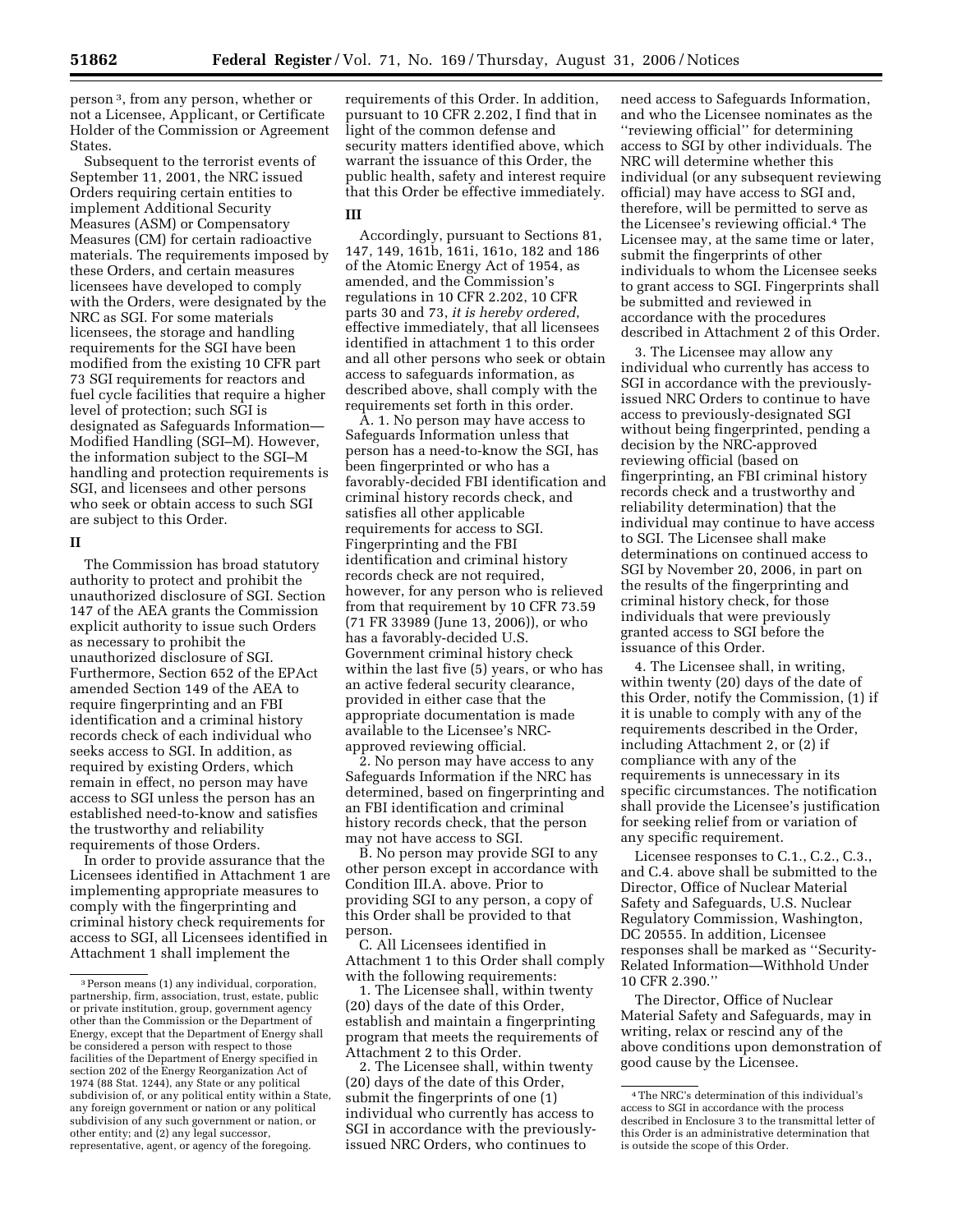## **IV**

In accordance with 10 CFR 2.202, the Licensee must, and any other person adversely affected by this Order may, submit an answer to this Order, and may request a hearing on this Order, within twenty (20) days of the date of this Order. Where good cause is shown, consideration will be given to extending the time to request a hearing. A request for extension of time in which to submit an answer or request a hearing must be made in writing to the Director, Office of Nuclear Material Safety and Safeguards, U.S. Nuclear Regulatory Commission, Washington, DC 20555, and include a statement of good cause for the extension. The answer may consent to this Order. Unless the answer consents to this Order, the answer shall, in writing and under oath or affirmation, specifically set forth the matters of fact and law on which the Licensee or other person adversely affected relies and the reasons as to why the Order should not have been issued. Any answer or request for a hearing shall be submitted to the Secretary, Office of the Secretary, U.S. Nuclear Regulatory Commission, Attn: Rulemakings and Adjudications Staff, Washington, DC 20555. Copies also shall be sent to the Director, Office of Nuclear Material Safety and Safeguards, U.S. Nuclear Regulatory Commission, Washington, DC 20555, to the Assistant General Counsel for Materials Litigation and Enforcement at the same address, and to the Licensee if the answer or hearing request is by a person other than the Licensee. Because of possible delays in delivery of mail to United States Government offices, it is requested that answers and requests for hearing be transmitted to the Secretary of the Commission either by means of facsimile transmission to 301–415–1101 or by e-mail to *hearingdocket@nrc.gov*  and also to the Office of the General Counsel either by means of facsimile transmission to 301–415–3725 or by email to *OGCMailCenter@nrc.gov.* If a person other than the Licensee requests a hearing, that person shall set forth with particularity the manner in which his/her interest is adversely affected by this Order and shall address the criteria set forth in 10 CFR 2.309.

If a hearing is requested by the Licensee or a person whose interest is adversely affected, the Commission will issue an Order designating the time and place of any hearing. If a hearing is held, the issue to be considered at such hearing shall be whether this Order should be sustained.

Pursuant to 10 CFR 2.202(c)(2)(I), the Licensee may, in addition to demanding

a hearing, at the time the answer is filed or sooner, move the presiding officer to set aside the immediate effectiveness of the Order on the ground that the Order, including the need for immediate effectiveness, is not based on adequate evidence but on mere suspicion, unfounded allegations, or error. In the absence of any request for hearing, or written approval of an extension of time in which to request a hearing, the provisions as specified above in Section III shall be final twenty (20) days from the date of this Order without further order or proceedings. If an extension of time for requesting a hearing has been approved, the provisions as specified above in Section III shall be final when the extension expires if a hearing request has not been received. An answer or a request for hearing shall not stay the immediate effectiveness of this order.

Dated this 21st day of August 2006.

For the Nuclear Regulatory Commission. **Jack R. Strosnider,** 

*Director, Office of Nuclear Material Safety and Safeguards.* 

### **Attachment 1: List of Applicable Licensees—Redacted**

# **Attachment 2: Requirements for Fingerprinting and Criminal History Checks of Individuals When Licensee's Reviewing Official is Determining Access to Safeguards Information**

## *General Requirements*

Licensees shall comply with the requirements of this attachment.

A. 1. Each Licensee subject to the provisions of this attachment shall fingerprint each individual who is seeking or permitted access to Safeguards Information (SGI). The Licensee shall review and use the information received from the Federal Bureau of Investigation (FBI) and ensure that the provisions contained in the subject Order and this attachment are satisfied.

2. The Licensee shall notify each affected individual that the fingerprints will be used to secure a review of his/ her criminal history record and inform the individual of the procedures for revising the record or including an explanation in the record, as specified in the ''Right to Correct and Complete Information'' section of this attachment.

3. Fingerprints need not be taken if an employed individual (e.g., a Licensee employee, contractor, manufacturer, or supplier) is relieved from the fingerprinting requirement by 10 CFR 73.59, has a favorably-decided U.S. Government criminal history check within the last five (5) years, or has an

active federal security clearance. Written confirmation from the Agency/ employer which granted the federal security clearance or reviewed the criminal history check must be provided. The Licensee must retain this documentation for a period of three (3) years from the date the individual no longer requires access to SGI associated with the Licensee's activities.

4. All fingerprints obtained by the Licensee pursuant to this Order must be submitted to the Commission for transmission to the FBI.

5. The Licensee shall review the information received from the FBI and consider it, in conjunction with the trustworthy and reliability requirements of the previously-issued NRC Orders, in making a determination whether to grant access to Safeguards Information to individuals who have a need-to-know the SGI.

6. The Licensee shall use any information obtained as part of a criminal history records check solely for the purpose of determining an individual's suitability for access to Safeguards Information.

7. The Licensee shall document the basis for its determination whether to grant access to SGI.

B. The Licensee shall notify the NRC of any desired change in reviewing officials. The NRC will determine whether the individual nominated as the new reviewing official may have access to Safeguards Information based on a previously-obtained or new criminal history check and, therefore, will be permitted to serve as the Licensee's reviewing official.

### *Prohibitions*

A Licensee shall not base a final determination to deny an individual access to Safeguards Information solely on the basis of information received from the FBI involving: an arrest more than one (1) year old for which there is no information of the disposition of the case, or an arrest that resulted in dismissal of the charge or an acquittal.

A Licensee shall not use information received from a criminal history check obtained pursuant to this Order in a manner that would infringe upon the rights of any individual under the First Amendment to the Constitution of the United States, nor shall the Licensee use the information in any way which would discriminate among individuals on the basis of race, religion, national origin, sex, or age.

# *Procedures for Processing Fingerprint Checks*

For the purpose of complying with this Order, Licensees shall, using an